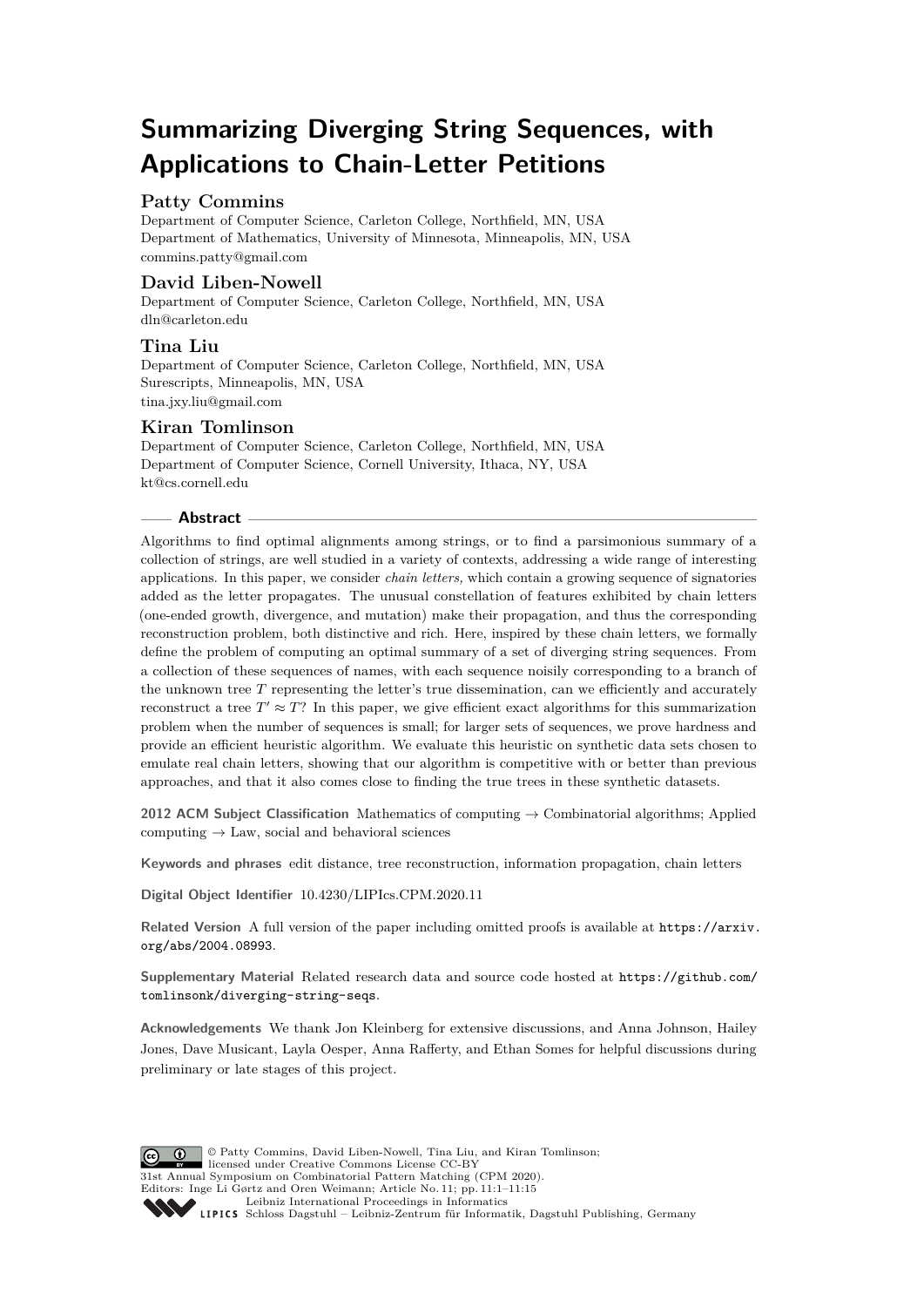### **11:2 Summarizing Diverging String Sequences**

## **1 Introduction**

In a range of computational settings, we are given a collection of strings and asked to construct some kind of parsimonious representation of the given set. The task becomes more interesting if the strings result from a generative process, especially if new strings arise from a mechanism involving both replication and mutation of old strings. Now the parsimonious representation might be a *tree* describing the generative history of this population, with nodes corresponding to the strings and the branching structure representing the evolutionary events that produced that population. At this level of description, a host of applications fall under this rubric: reconstructing a phylogeny from a set of genes, tracing the spread of a textual meme in a social network, inferring the version history of a document from its many copies. These domains differ in the way that replication and mutation occur – sometimes randomly ("by nature") and sometimes intentionally by humans embedded in a social structure – and, perhaps, whether some kind of selective pressure affects which strings survive or replicate.

Here, we consider a specific – and surprisingly rich – social setting in which a population of strings is generated: *chain letters.* Chain letters often feature an outlandish claim ("send a copy of this letter to ten friends, or you will have bad luck forever!"), but, more crucially, recipients are instructed to add their names to the document's end, make a copy, and send those copies to multiple friends. Importantly, every subsequent recipient may modify any part of the document, or copy it imprecisely; thus each document contains a list of signatures, representing an ordered (if noisy) trace of its particular path through the social network. In the present work, we study the problem of accurately reconstructing the underlying propagation tree from a set of signature lists. If the lists of signatures contained no errors, the problem would be trivial, but errors abound, including both point mutations and structural variants. (In real email-based chain-letter data, some signatories retyped names, often incorrectly, and both block deletions and duplications appear [\[29\]](#page-13-0). Worse, some copies of the emails are only available as low-quality scanned images, introducing further errors.)

**The propagation of chain letters.** There are three crucial properties in chain-letter–like contexts that, together, make this data intriguingly different from other settings:

- **(i)** *chain letters grow (at one end).* A document has an "active end," and a document typically changes via the deposition of additional text (another name) at its active end.
- **(ii)** *chain letters diverge.* A document can *split* to create multiple "children" documents, which share a prefix up to the split but have differing suffixes below. The split is at the active end; two documents that diverge grow independently after the branching point.
- **(iii)** *chain letters mutate.* Actors introduce noise: an individual sending a chain letter to a friend makes a (potentially imperfect) *copy* of that document, possibly introducing errors – and those errors are "inherited" by subsequent copies of the letter.

Given a collection of many copies of "the same" chain letter, each with its own sequence of names, one can seek to reconstruct the underlying true record of the propagation – both the structure of the propagation tree *and* the strings representing the true names of the signatories. Together, the above properties make this chain-letter reconstruction problem a tantalizing domain for parsimonious reconstruction: as the rate of noise in document copying increases, naturally the reconstruction problem becomes difficult, but there is a great deal of repetition in the input data, particularly near the root of the propagation tree.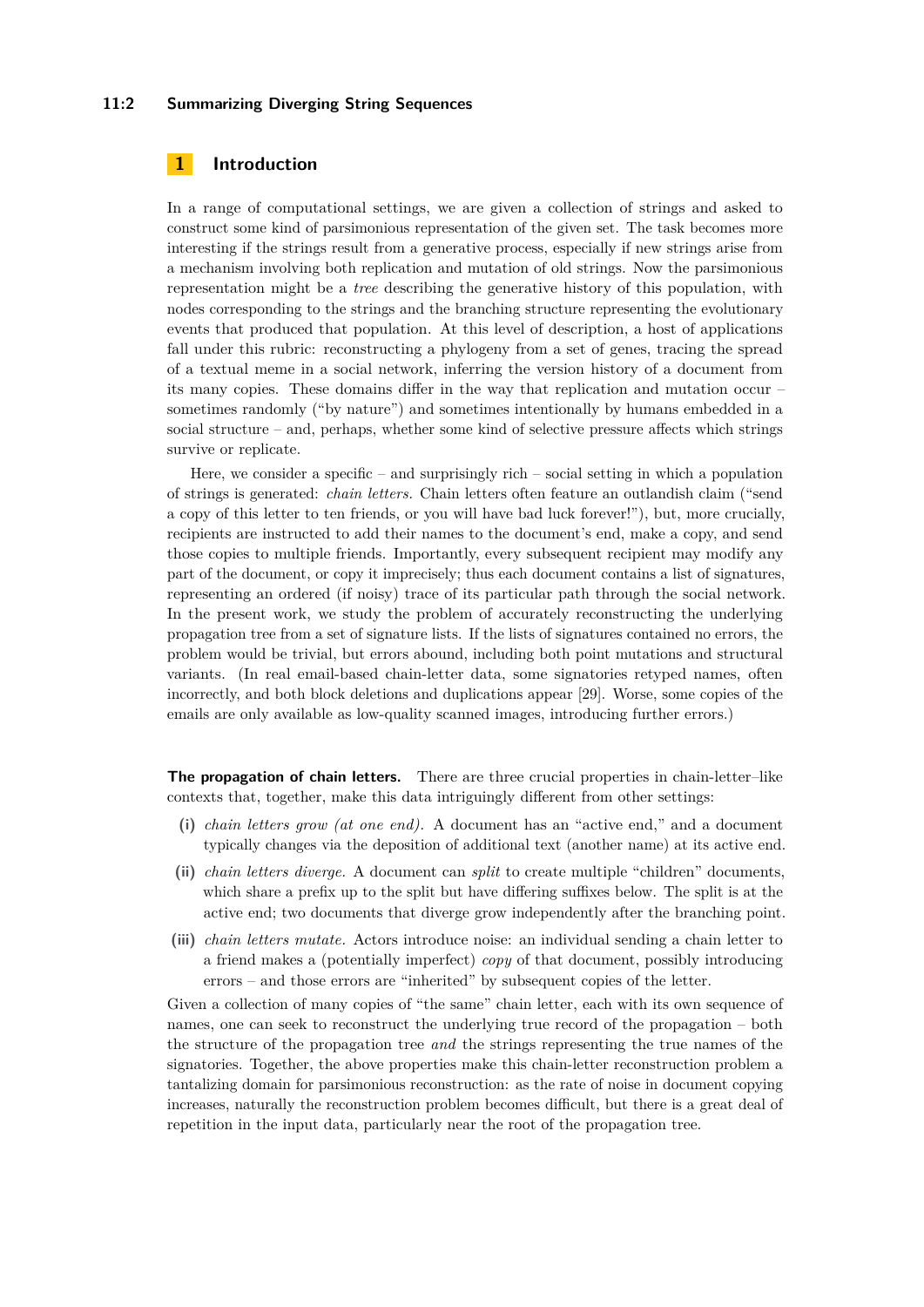**The present work.** We formally introduce the *Diverging String Sequence Summarization Problem (DSSSP):* given a collection *X* of sequences of strings (strings correspond to names, and each sequence is a noisy list of names in an instantiation of a chain letter), we seek a tree *T* that optimally summarizes *X*. (Rather than using the language of chain letters, we will abstract away the particular application and discuss diverging string sequences in general.)<sup>[1](#page-2-0)</sup> What counts as an "optimal" summary depends on a tradeoff between two competing goods: the *accuracy* of *T* in representing the strings in the given sequences, and the *efficiency* of *T* in representing the given string sequences without too much redundancy. Our formal definition of the problem is parameterized to reflect the tradeoff between these two competing goods.

Our main theoretical results on DSSSP are (1) an efficient optimal algorithm for the case of *m* = 2 sequences, based on an approach we call *edit distance with give-up* (Theorem [4.1\)](#page-6-0); (2) a proof of hardness for large *m* (Theorem [5.1\)](#page-6-0); and (3) an exact polynomial-time algorithm for any fixed value of *m* (Theorem [5.2\)](#page-7-0). We also give a much more efficient heuristic algorithm for large *m* – using a combination of divergence-aware pairwise alignment and iterative merging, inspired by progressive alignment algorithms  $[13]$  – and show empirically that it does a good job of reconstructing synthetically generated trees.

# **2 Related Work**

**Chain-letter data.** In joint work with Jon Kleinberg, the second author studied the propagation of a widespread email-based anti-war petition [\[29\]](#page-13-0). This work focused on the topological structure of the underlying propagation tree; subsequent research sought to explain the shape of the tree through stochastic branching processes [\[17\]](#page-12-1) or the rarity of sampled email copies [\[8\]](#page-12-2). The present work differs in that here we study the problem of accurately reconstructing the propagation tree from signature lists, rather than seeking to understand the structure of that tree. Still, examining the structure of the propagation tree presupposes a reconstructed tree, which in [\[29\]](#page-13-0) was done using a hard edit distance cutoff to decide whether two signatures belong to the same signatory. (See Section [7.2.](#page-9-0)) This specific aspect of our problem – do multiple signatures belong to the same signatory? – has been considered in other forms in the past, including error-tolerant recognition of strings with various error models [\[4,](#page-12-3) [34\]](#page-13-1), error correction of strings of regular languages [\[41\]](#page-13-2), and block edit models for approximate string matching [\[30\]](#page-13-3), all of which use various versions of edit distance.

Chain letters in paper form have also been investigated in the context of constructing a phylogeny based on variations in the text of the document itself (rather than a list of signatories) [\[3\]](#page-12-4), or the propagation of stories as a network [\[21\]](#page-12-5).

**Other forms of propagation.** In rare cases, a situation matching all three key features of chain letters has been studied – including a (controversial) model of the origin of life, based on layered clay accreting over time and even diverging and mutating [\[5,](#page-12-6)[6\]](#page-12-7). More common settings share two of the three features. For example, absent any errors, our reconstruction task is solved by a trie [\[10,](#page-12-8) [15\]](#page-12-9) summarizing a set of diverging strings. Online conversations [\[24\]](#page-13-4) (e.g., comment threads or especially email threads) have an active end at which new contributions appear, and threads can diverge, but there is no obvious notion of mutation.

<span id="page-2-0"></span><sup>&</sup>lt;sup>1</sup> There is another layer of complication, literally: rather than viewing a document as a sequence of *characters,* we instead view it as a sequence of *signatures* (each of which is a string that consists of a sequence of characters). Thus there is a "two-level" view of edits, in which either an individual character can be corrupted (a single character-level edit within a particular signature) or an individual signature can be corrupted (an entire signature is deleted, inserted, or replaced by a different signature).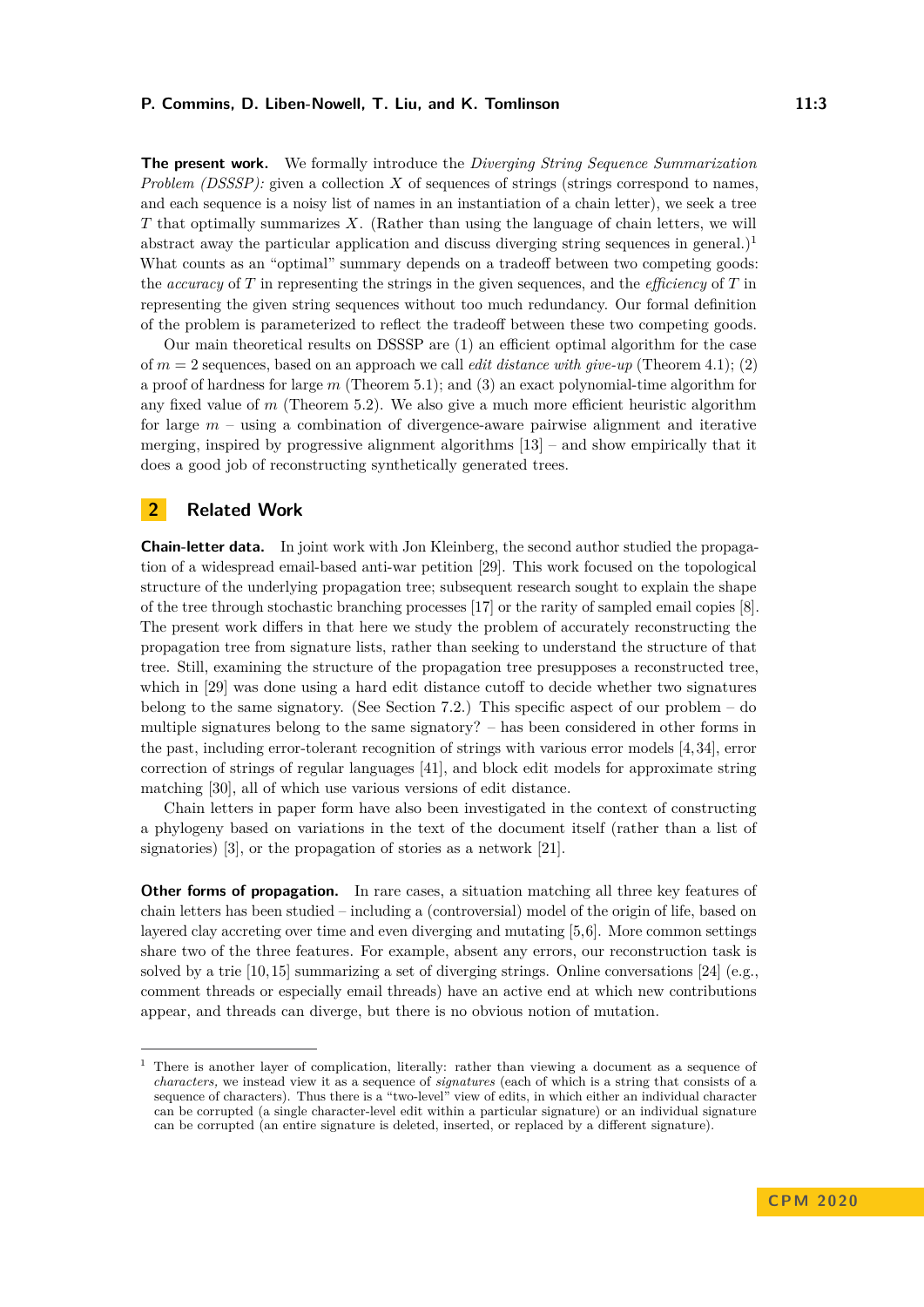### **11:4 Summarizing Diverging String Sequences**

There are also applications in which the objects of interest are strings that grow at one end, with noise but without meaningful divergence. In dendrochronology (the science of dating wood), approaches based on edit distance can be used to study sequences of growth rings in trees, which accumulate on one end, adjacent to the bark [\[44\]](#page-14-1).

By far, though, the best-studied settings that match two of our three features have strings that mutate and replicate, but have no "active end" at which growth occurs. This is the classical setting of phylogenetic reconstruction, but it also appears in many other contexts. Most prominent is the spread of news, memes, and rumors that evolve as versions are created and shared  $(e.g., [1, 16, 20, 25, 39])$  $(e.g., [1, 16, 20, 25, 39])$  $(e.g., [1, 16, 20, 25, 39])$  $(e.g., [1, 16, 20, 25, 39])$  $(e.g., [1, 16, 20, 25, 39])$  $(e.g., [1, 16, 20, 25, 39])$  $(e.g., [1, 16, 20, 25, 39])$ . Mutations in these cases differ from ours, though, in that the content of the information being spread can affect the type of mutations that occur, thereby affecting the likelihood of further propagation (and therefore the structure of the tree). Much of this work seeks to understand various types of dissemination and what factors may impact the propagation structure – different from the goal of reconstructing the underlying tree. Reconstruction of the evolutionary history of a collection of divergent objects is also well studied in a bafflingly wide variety of contexts, from version histories of code snippets in Stack Overflow [\[2\]](#page-12-13), to variations of the story "Little Red Riding Hood" [\[40\]](#page-13-7), to diverging cultural histories using textile data [\[31\]](#page-13-8).

**Reconstruction algorithms.** In addition to the algorithmic approaches to these various other forms of data, there is a voluminous literature on string alignment in the computational biology literature. The multiple sequence alignment problem is closely related to DSSSP, and many algorithms target a variety of challenges related to it (see [\[7,](#page-12-14) [22,](#page-13-9) [27,](#page-13-10) [36,](#page-13-11) [37,](#page-13-12) [42\]](#page-13-13), among many others). There is also work involving the alignment of amino acid sequences to reconstruct the history of proteins, including mutations and divergence events [\[12\]](#page-12-15).

# **3 Summarizing Diverging String Sequences**

Before we formally define our abstract problem, we begin with some intuition, with terminology drawn from chain letters. Informally, a *name* is a string over a finite alphabet, and a *petition* is a sequence of names. We are given a *set* of petitions  $X = \{x_1, \ldots, x_m\}$ , and we seek the tree *T* that best summarizes the set *X*. But the "best" tree depends on a tradeoff between two competing goods: (i) the efficiency of  $T$  (its number of nodes), and (ii) the accuracy of *T* in representing the petitions in *X*.

Consider petitions  $x_1 =$  Aaa Bbb Ccc Ddd Eee and  $x_2 =$  Aaa Bbx Ccc Dxx Fff, with spaces separating names, as an example. Depending on the relative importance of efficiency and accuracy, there are *four* distinct "best" trees (see Figure [1\)](#page-3-0): a trivial tree that never diverges (if efficiency matters much more than accuracy); a tree that diverges upon any textual discrepancy (if accuracy matters much more); or two intermediate trees that diverge after the Cccs or the D??s (depending on the cost–benefit of adding one node vs. paying for two textual errors).

<span id="page-3-0"></span>

**Figure 1** Four "best" trees for  $x_1 =$  Aaa Bbb Ccc Ddd Eee and  $x_2 =$  Aaa Bbx Ccc Dxx Fff.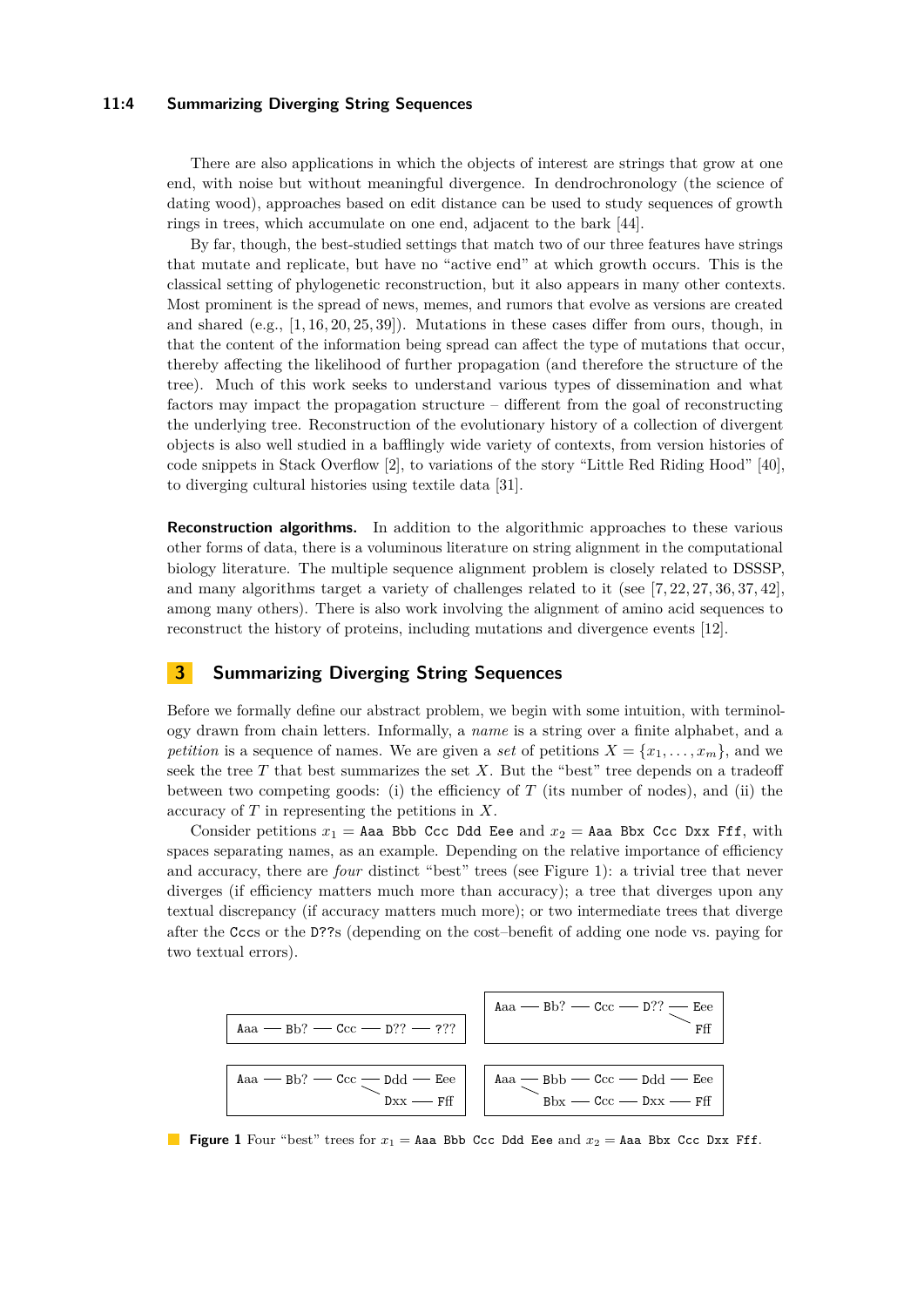# **3.1 Distance between a Summary Tree and a String Sequence**

To begin, we need to quantify how accurately a set *X* of string sequences is represented by a summary structure – and, more fundamentally, what it means to summarize *X*.

▶ Definition 3.1 (Labeled Summary Tree). Let X be a set of string sequences. A labeled summary tree of X is a pair  $\langle T, f \rangle$ , where T is a tree with each node labeled with a string, *and f is a function mapping each*  $x \in X$  *to a node*  $v_x$  *in T.* 

Let labelseq $_T(v_x)$  *denote the sequence of node labels on the path from the root of*  $T$  *to*  $v_x$ *.* 

That is, a summary of *X* consists of a labeled tree *T*, with a node of *T* designated to correspond to each sequence in *X*. To assess how accurately a string sequence  $x \in X$  is represented, we will compare x with labelseq<sub>T</sub> $(v_x)$ . Our metric will be a variation on the classical Levenshtein edit distance [\[26\]](#page-13-14), with two adjustments:

- **1.** Edit distance is usually defined between two strings, but we wish to compare two *sequences* of strings. We cannot simply concatenate the strings within each sequence and then use standard edit distance, as the edits would no longer respect string boundaries. As such, we need to define an edit distance with two levels of granularity.
- **2.** We insist that every string in each sequence  $x \in X$  be represented (perhaps with some error) in the tree. Thus, when we align *x* to its path in the tree, we do not allow deletion of strings in the sequence. (We forbid deletions from  $x \in X$  to preserve the intuition that the optimal summary tree for a singleton sequence  $X = \{x\}$  is a nonbranching path successively labeled by the strings in *x even when the cost of nodes is very high*.)

Let *x* be a string sequence, and let  $y =$  labelse $q_T(v_x)$ . Our metric, then, is an asymmetric two-level variant of the edit distance between *x* and *y*, allowing deletions from *y* but not *x*:

▶ **Definition 3.2** (Asymmetric Edit Distance). Let *x* and *y* be string sequences. The asymmetric edit distance of x with respect to y, denoted  $AED(x, y)$ , is the cost of the cheapest sequence *of operations transforming x into y, where the allowable operations are inserting a string into x and substituting a string. (No string can be deleted from x.)*

*These operations' costs are given by (classical) edit distance* ED*: substituting w* 0 *for w costs*  $ED(w, w')$ ; *inserting a string w into x costs*  $ED(w, \varepsilon)$ *, where*  $\varepsilon$  *is the empty string. (Unless otherwise specified, all* ED *edits have unit cost, but we allow arbitrary cost matrices.)*

We compute  $AED(x, y)$  with a variation on the classical dynamic program for edit distance, forbidding deletions and using ED to compute the cost of inserting or substituting a string.

The *distance* between a string sequence x and summary tree  $\langle T, f \rangle$ , then, is given by  $\mathsf{AED}(x,\mathsf{labelseq}_T(f(x)))$  – i.e., the asymmetric edit distance between  $x$  and the label sequence on the path from root to the node corresponding to *x* in *T*.

### **3.2 The Problem: Summary Trees for a Set of String Sequences**

We can now formally define our problem, where our objective function is – in the style of regularization in machine learning  $[18]$  – a weighted sum of the accuracy of the summary tree (as measured by AED) and the simplicity of the tree (as measured by its number of nodes):

▶ Definition 3.3 (Diverging String Sequence Summarization Problem [DSSSP]).

**Input:** *A set*  $X = \{x_1, x_2, ..., x_m\}$  *of string sequences and a nonnegative* node cost  $\lambda$ *.* **Output:** A labeled summary tree  $\langle T, f \rangle$  (i.e., a tree T and a function f mapping each  $x_i$  to

*a* node  $v_i$  in  $T$ ) minimizing the following, where  $|T|$  denotes the number of nodes in  $T$ :

<span id="page-4-0"></span>
$$
\operatorname{err}_{\lambda}(T) := \left[ \sum_{i=1}^{m} \mathsf{AED}(x_i, \mathsf{labelseq}_T(v_i)) \right] + \lambda \cdot |T|.
$$
 (1)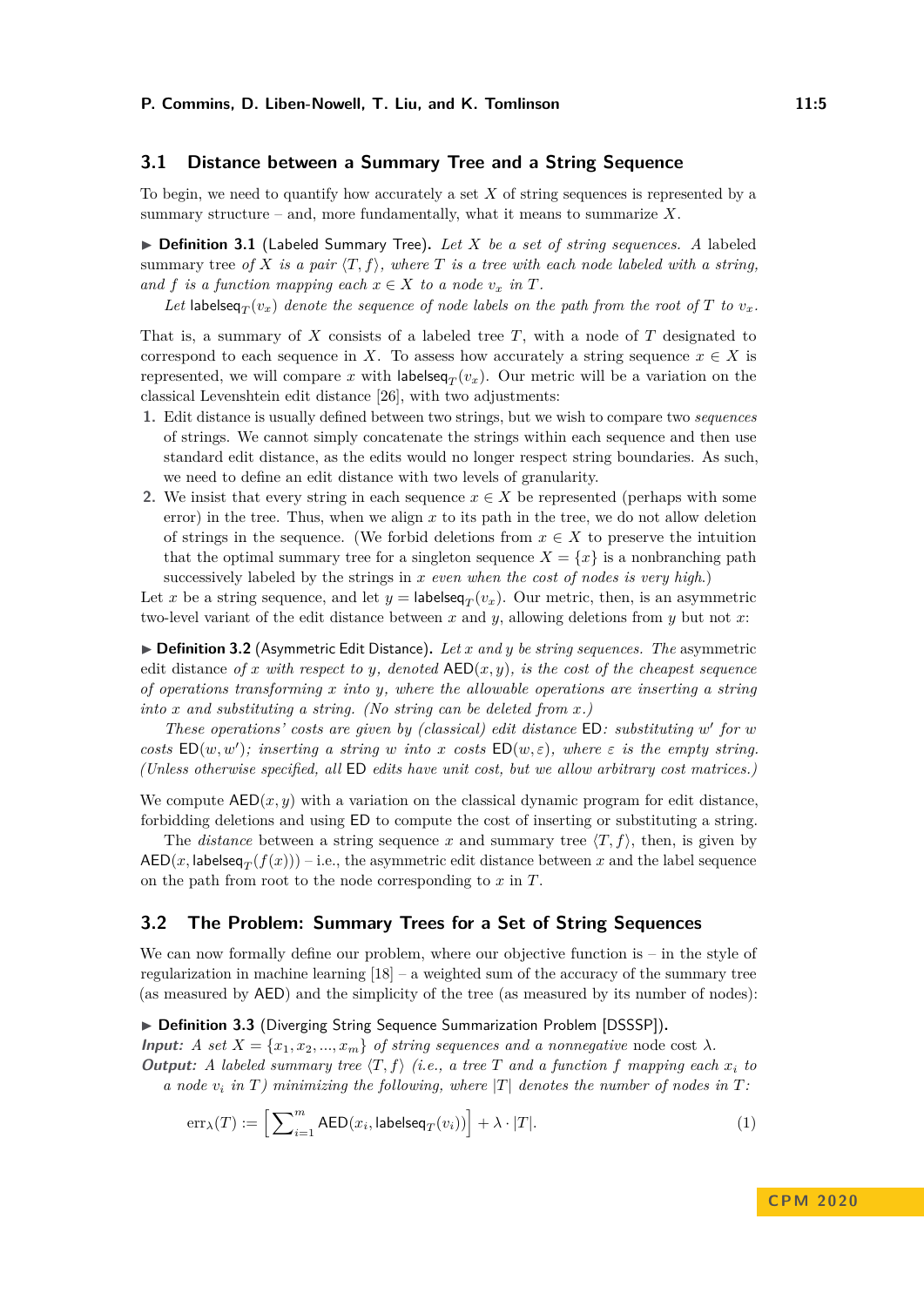#### **11:6 Summarizing Diverging String Sequences**

<span id="page-5-0"></span>

**Figure 2** A set of string sequences and their optimal summary trees, for different ranges of *λ*. The  $\bullet$  root node denotes the sentinel string starting every sequence; nodes marked by  $\{v_1, v_2, v_3\}$ correspond to the sequences  $\{x_1, x_2, x_3\}$ . The choice about whether to split Eve and Frank into two nodes (Figure [2b](#page-5-0) vs. [2c\)](#page-5-0) is a function of their edit distance,  $ED(Eve, Frank) = 5$ . When  $\lambda > 5$ , then it is cheaper to accept the cost of aligning both to a single label than to pay for an extra node.

To ensure that *T* is a tree with a single root, we place sentinel values at the start of each sequence  $x_i$ . (Denote by |*T*| the number of *non-sentinel* nodes in *T*.) Note that  $\mathsf{AED}(x_i, \mathsf{labelseq}_T(v_i))$  is defined only if  $|x_i| \leq |\mathsf{labelseq}_T(v_i)|$  – that is, the depth of the node  $v_i$  in T is at least the number of strings in the sequence  $x_i$  – as it would otherwise be impossible to convert  $x_i$  into labelseq $_T(v_i)$  without deleting strings.

The parameter  $\lambda$  controls the tradeoff between trees that represent the input sequences accurately and trees that provide more concise summaries of the input set. When  $\lambda = 0$ , a trivial branch-immediately tree *T* is optimal; when  $\lambda = \infty$ , a trivial never-branching tree of depth max<sub>*i*</sub> | $x_i$ | is. Intermediate values of  $\lambda$  give more interesting structures. See Figure [2.](#page-5-0)

# **4 Solving DSSSP for Two Sequences: Edit Distance with Give-up**

Consider first the case of just two input sequences,  $m = |X| = 2$ . (Even with  $m = 2$ , the problem has interesting subtleties.) We can compute an optimal tree through an alignment algorithm we call *edit distance with give-up.* The resulting tree has exactly one leaf or two leaves; in the latter case, we call the tree a *bifurcation*.

As with AED, the idea is similar to the classical dynamic program for edit distance, but with one additional operation permitted: *give up* entirely on aligning the remaining portions of the sequences, and declare a split at this point. We also modify the costs in the edit distance dynamic program to reflect the  $\lambda$  per-node cost of each operation, corresponding to the node-cost term in  $\text{err}_{\lambda}(T)$ . Writing  $\text{EDG}(i, j, \lambda)$  to denote the cost of the best alignment of  $x_{i,\dots,|x|}$  and  $y_{j,\dots,|y|}$  under node cost  $\lambda$ , and writing  $EDG(x, y, \lambda) = EDG(1, 1, \lambda)$ , we have

$$
\mathsf{EDG}(|x|+1, |y|+1, \lambda) = 0
$$
\n
$$
\mathsf{EDG}(i, |y|+1, \lambda) = \lambda(|x|-i+1) \qquad \text{for any } 0 \le i \le |x|
$$
\n
$$
\mathsf{EDG}(|x|+1, j, \lambda) = \lambda(|y|-j+1) \qquad \text{for any } 0 \le j \le |y|
$$
\n
$$
\tag{2}
$$

and, for any  $0 \leq i \leq |x|$  and any  $0 \leq j \leq |y|$ ,

<span id="page-5-1"></span>
$$
\mathsf{EDG}(i,j,\lambda) = \min \left\{ \begin{array}{ll} \mathsf{EDG}(i+1,j+1,\lambda) + \lambda + \mathsf{ED}(x_i,y_j) & \text{(substitution)}\\ \mathsf{EDG}(i,j+1,\lambda) + \lambda + \mathsf{ED}(\varepsilon,y_j) & \text{(insertion)}\\ \mathsf{EDG}(i+1,j,\lambda) + \lambda + \mathsf{ED}(x_i,\varepsilon) & \text{(deletion)}\\ \lambda(|x|-i+1) + \lambda(|y|-j+1) & \text{(give up)} \end{array} \right.
$$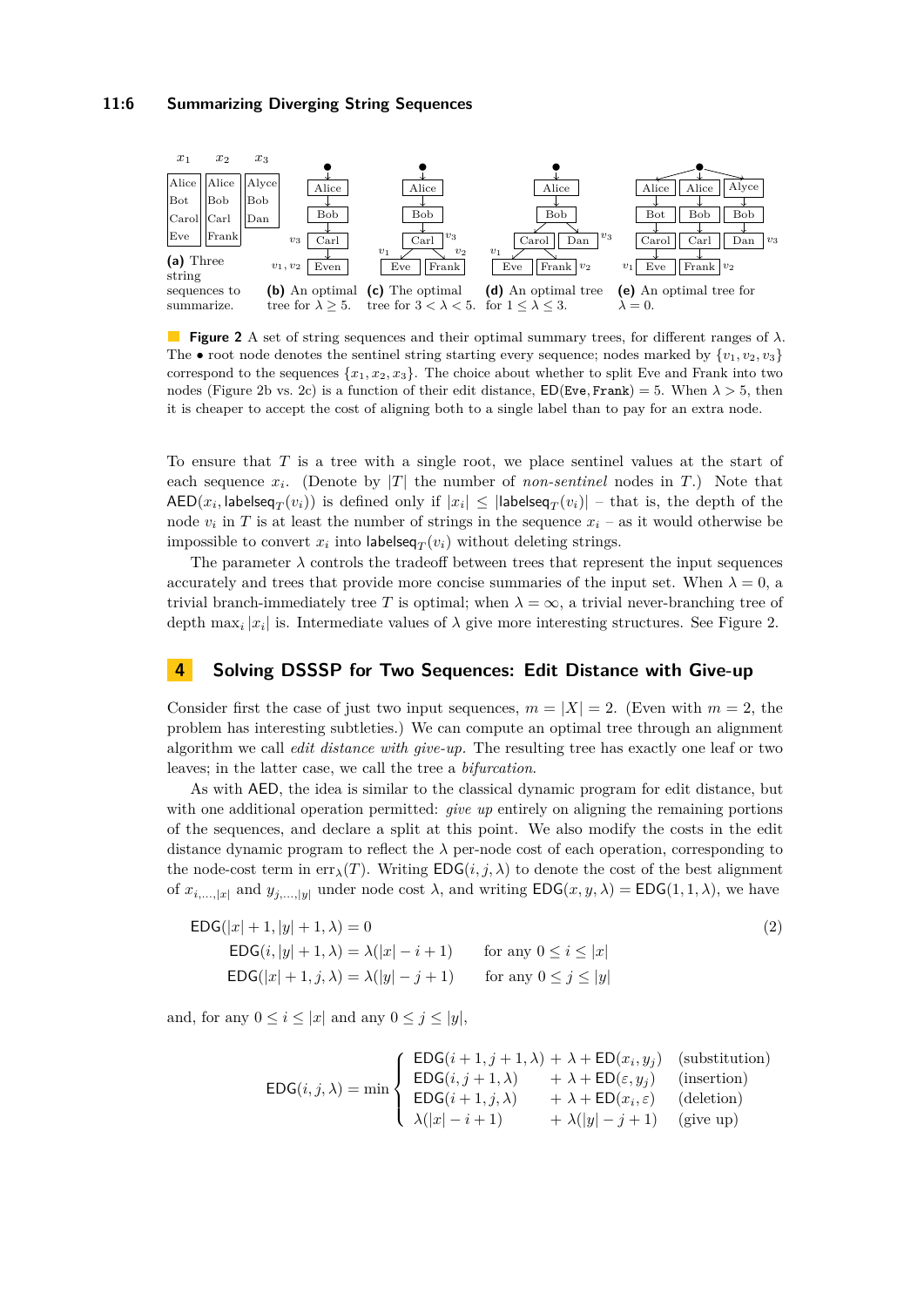<span id="page-6-1"></span>

**Figure 3** Constructing the tree in BUILDBIFURCATION $(x, y, \lambda)$ . Whenever a node corresponding to  $x_{|x|}$  or  $y_{|y|}$  is placed, we map the corresponding input sequence to that node of the bifurcation. We write "BB" to abbreviate BUILDBIFURCATION, and we output an empty tree when  $x = y = \varepsilon$ .

For example, consider the insertion case of the minimum. Here we match the string  $y_j$  with no corresponding entry in *x*, and recursively align  $y_{j+1,\dots,[y]}$  with  $x_{i,\dots,[x]}$ , with a total cost of

$$
\underbrace{\text{EDG}(i,j+1,\lambda)}_{\text{}} \qquad \quad + \qquad \underbrace{\lambda}_{\text{}} \qquad \quad + \qquad \underbrace{\text{ED}(\varepsilon,y_j)}_{\text{}}.
$$

 $\overline{\text{cost of alignment of remaining strings}}$  cost of creating the root node cost of inserting  $y_j$  into labelseq<sub>*T*</sub>(*x*)

The cost of "giving up" – i.e., declaring a split in the alignment – is large, requiring  $(|x| - i + 1)$ nodes on the *x* branch and  $(|y| - j + 1)$  on the *y* branch, each of which incurs cost  $\lambda$ .

Denote by BUILDBIFURCATION the natural dynamic programming algorithm that com-putes EDG using [\(2\)](#page-5-1). (We abuse notation: BUILDBIFURCATION $(x, y, \lambda)$  denotes either the resulting bifurcation or its cost. We can construct this bifurcation simultaneously with the construction of the alignment; see Figure [3.](#page-6-1))

BUILDBIFURCATION optimally solves DSSSP for  $m = 2$  sequences – i.e., the tree *T* built by BUILDBIFURCATION $(x, y, \lambda)$  minimizes  $err_{\lambda}(T)$ . (Due to space constraints, the proof is omitted here, but is available in the full version of the paper linked on the title page.)

<span id="page-6-0"></span>**Theorem 4.1.** *The tree*  $T^* := \text{BULDBIFURCATION}(x, y, \lambda)$  *is an optimal summary tree for the string sequences*  $\{x, y\}$  *with node cost*  $\lambda$ *. Specifically,*  $\text{err}_{\lambda}(T^*) = \text{EDG}(x, y, \lambda)$ *.* 

Writing  $n = \max(|x|, |y|)$  to denote the length of the longer of the two sequences, and  $k = \max(\max_i |x_i|, \max_j |y_i|)$  to denote the length of the longest string in either sequence, then the running time of BUILDBIFURCATION $(x, y, \lambda)$  is  $O(n^2k^2)$ .

# **5 Optimal Summaries of Larger Sets of String Sequences**

BUILDBIFURCATION efficiently finds the optimal summary tree for  $m = 2$  sequences, but DSSSP with large *m* is computationally intractable.

▶ **Theorem 5.1.** *DSSSP* (for an arbitrary number *m* of string sequences) is NP-hard.

**Proof (idea).** For large  $\lambda$ , hardness follows from a reduction from String Median, which we will encounter shortly.

While the reduction from Median String is simpler, we can also give an alternative reduction from Shortest Common Supersequence (SCS) [\[35\]](#page-13-15), which applies for smaller  $\lambda$  as well. (Note that SCS is hard in general, but for a small number of strings it is efficiently solvable [\[14\]](#page-12-17).) The details of the latter proof are available in the full version.

On the other hand, if we are willing to tolerate running times that are exponential in *m* (but polynomial in the other measures of input size), we can solve DSSSP in polynomial time: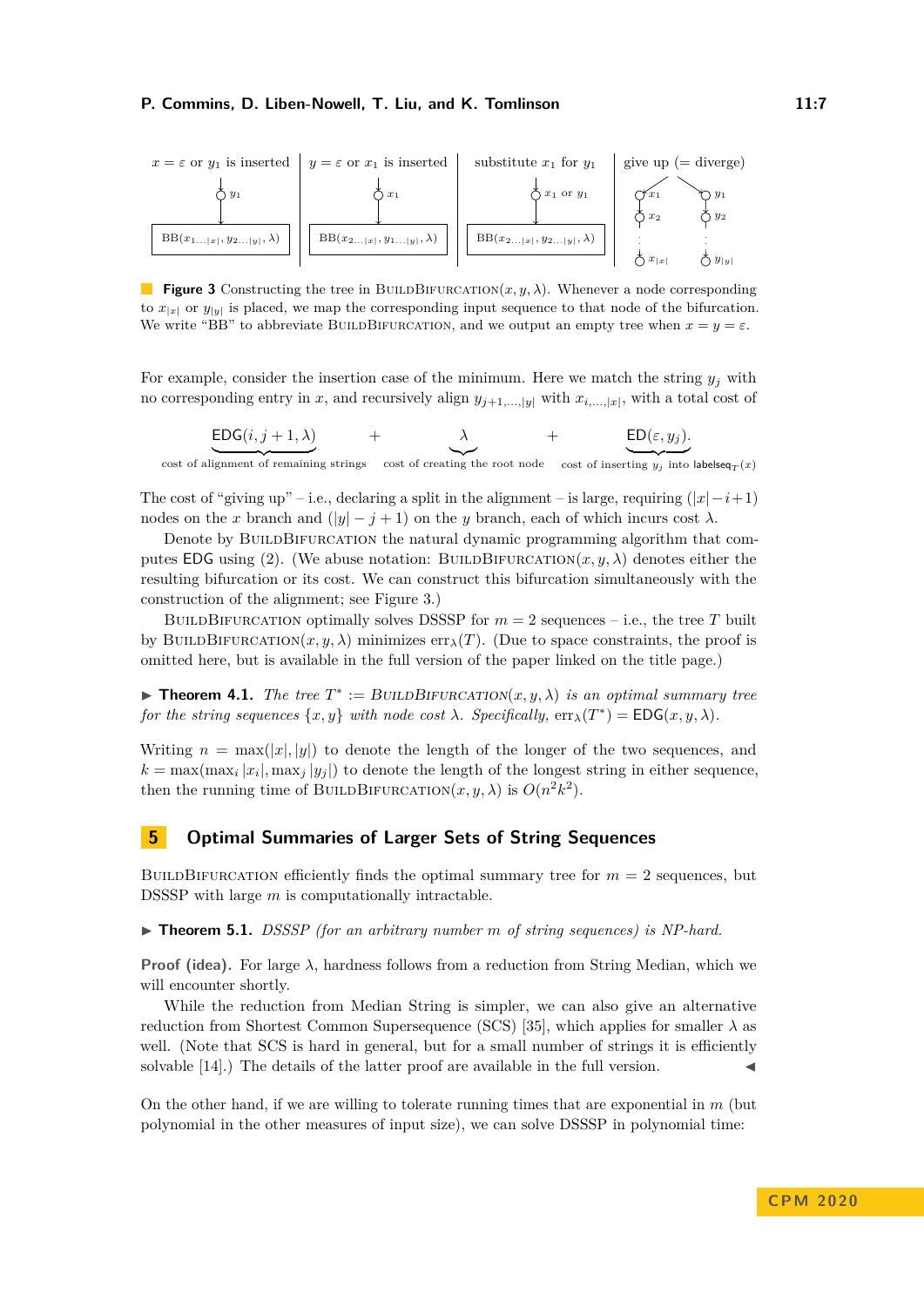### **11:8 Summarizing Diverging String Sequences**

<span id="page-7-1"></span>

**Figure 4** An example run of BUILDTREE $(X, \lambda)$  for  $\lambda = 2$  and the sequences from Figure [2.](#page-5-0)

<span id="page-7-0"></span>**Find Theorem 5.2.** Let X be a set of string sequences, where  $m = |X|$  is the number of *sequences,*  $n = \max_i |x_i|$  *is the length of the longest sequence, and*  $k = \max_j \max_i |x_{i,j}|$  *is the length of the longest string in any of the sequences. Then there is an algorithm solving DSSSP* on *X* (for any  $\lambda$ ) that runs in time  $O(n^{m^2} \cdot 2^m \cdot k^m \cdot \text{poly}(k, m, n))$ .

**Proof.** The approach is brute force: we look at every possible tree topology  $\tau$ , which specifies, for any  $x, x' \in X$ , the indices *i* and *i'* into *x* and *x'* at which they diverge. Every  $\tau$  defines a set of nonbranching segments between divergences; the summary tree problem is then a collection of summary "path" problems, one per segment.

The path problem can be seen as multiple sequence alignment (MSA) [\[37\]](#page-13-12), solvable via dynamic programming [\[7\]](#page-12-14) (see also [\[22,](#page-13-9) [36,](#page-13-11) [42\]](#page-13-13)). To implement the MSA dynamic program, we must compute the cost of assigning a set of strings  $S = \{s_1, s_2, \ldots, s_\ell\}$  to a single node *u*. If we label *u* with the string *z*, then the alignment cost of this node is  $\lambda + \sum_i \text{ED}(s_i, z)$ ; thus the best label is the *string median* of *S* – that is, the string *z* minimizing the summed edit distance to the strings in *S*. While string median is NP-hard [\[11\]](#page-12-18), a dynamic programming algorithm solves string median for a fixed number of strings [\[37\]](#page-13-12) (see also [\[23,](#page-13-16) [33,](#page-13-17) [38\]](#page-13-18)).

There are  $O(n^{m \cdot (m-1)})$  tree topologies. Each defines a tree with  $\leq m$  leaves and thus  $\leq 2m$  nonbranching segments. Each segment contains  $\leq m$  subsequences, each of length  $\leq n$ ; thus each multiple sequence alignment requires  $O(n^m)$  time [\[7\]](#page-12-14). Whenever we compute the string median of a candidate node, we have  $\leq m$  strings each of length  $\leq k$ ; computing these medians takes  $O((2k)^m)$  time [\[37\]](#page-13-12). Finally, it takes  $poly(k, m, n)$  time to compute  $err_{\lambda}(T)$ for each tree. Thus the overall running time is *O*(*n m*·(*m*−1) · *n <sup>m</sup>* · (2*k*) *<sup>m</sup>* · poly(*n, m, k*)). J

### **6 An Efficient Heuristic for Larger Sets of Sequences**

Given DSSSP's hardness (Theorem [5.1\)](#page-6-0) and the abominable running time of our exact algorithm (Theorem [5.2\)](#page-7-0), we turn here to an efficient heuristic for DSSSP with larger *m*. Our algorithm is greedy, and seeks to repeatedly identify the pair of sequences in *X* with the longest shared prefix, and then merge that shared prefix into a single sequence (as in BUILDBIFURCATION). See Figure [4.](#page-7-1) There are several issues that we must resolve:

**Measuring and merging the shared prefix of**  $x_i$  **and**  $x_j$ . To calculate how well  $x_i$  and  $x_j$ match, we compute the  $EDG(x_i, x_j, \lambda)$  alignment. Define the *number of substitutions* (ignoring insertions and deletions) *in the pre-divergence section*  $p_{i,j}$  *of this alignment* as their overlap. Then, for the pair  $\{x_i, x_j\}$  with the largest overlap, replace  $\{x_i, x_j\}$  with  $p_{i,j}$  in *X*. Note that  $p_{i,j}$  is a sequence of *lists of strings*, not a sequence of *strings*; thus we need to generalize EDG to sequences of lists of strings, not just individual strings.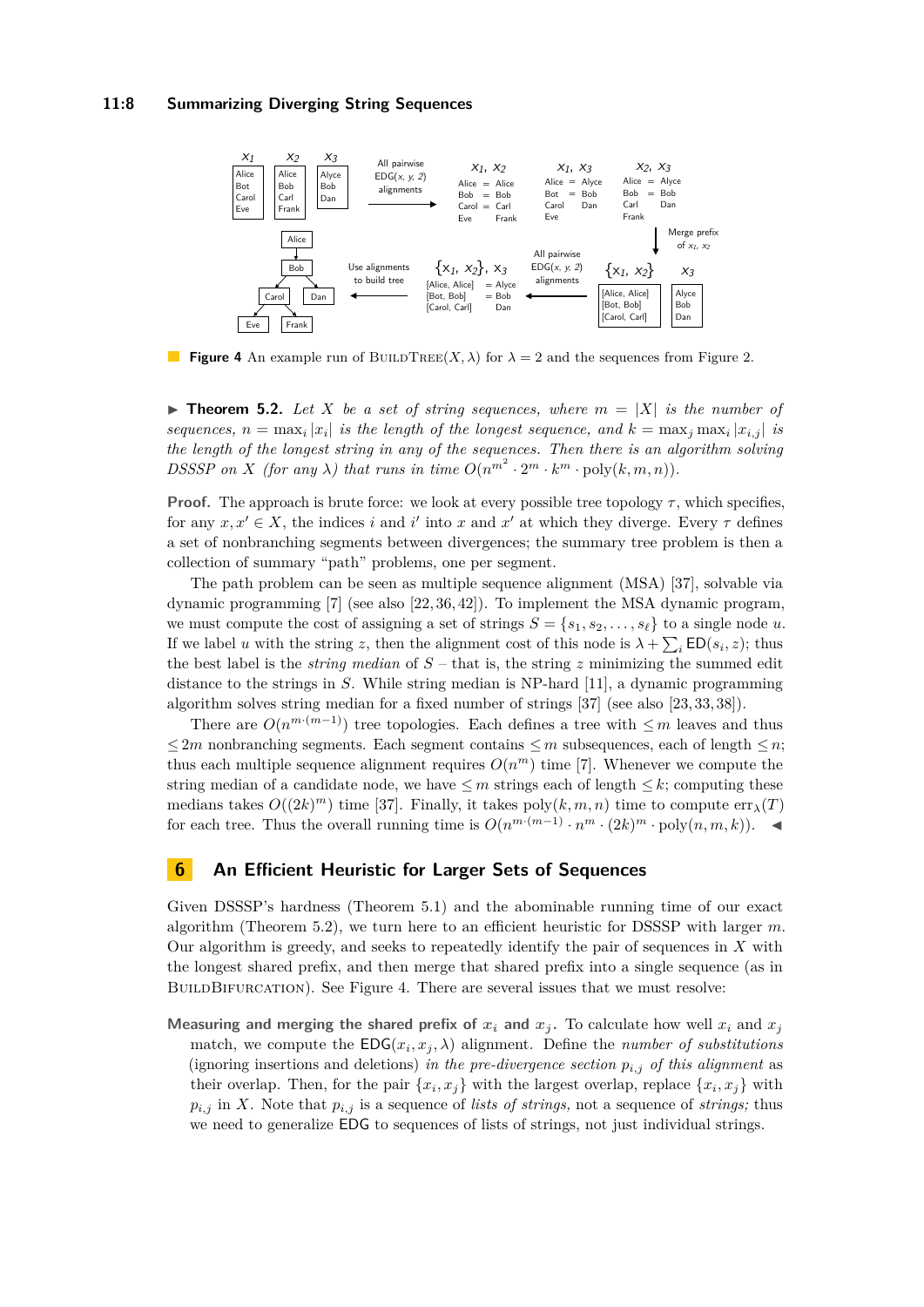- **Reconciling labels in the final resulting tree.** Repeating this merging process will define a tree, except that each node is labeled by a *list* of strings, not just one. To produce the final labels, we use the *medoid* string. For a list of strings *A*, the medoid of *A* is the string in *A* whose sum of edit distances to strings in *A* is minimized.[2](#page-8-0)
- **Generalizing EDG to lists of strings.** Define the edit distance between a string *x* and a set of strings *X* as  $ED(x, X) := ED(x, \text{medoid}(X)) - \text{using the medoid of } X$  as its representative string. Then, letting  $C(A, B)$  denote the cost of merging lists A and B, we define

<span id="page-8-1"></span>
$$
\mathcal{C}(A,B) := \sum_{x \in A \cup B} \mathsf{ED}(x, A \cup B) - \sum_{x \in A} \mathsf{ED}(x, A) - \sum_{y \in B} \mathsf{ED}(y, B). \tag{3}
$$

This cost quantifies the amount of additional disagreement incurred by merging the lists, relative to leaving them separate. Insertion and deletion costs are found using [\(3\)](#page-8-1) with a list of empty strings of appropriate length in place of  $x_i$  or  $y_j$ . We thus define the EDG recurrence (cf. Equation [\(2\)](#page-5-1)) for sequences of lists of strings  $x$  and  $y$  as follows:

$$
\mathsf{EDG}(i,j,\lambda) = \min \begin{cases} \mathsf{EDG}(i+1,j+1,\lambda) + \lambda + \mathcal{C}(x_i,y_j) & \text{(substitution)}\\ \mathsf{EDG}(i,j+1,\lambda) + \lambda + \mathcal{C}(\{|x_i|\text{ copies of }\varepsilon\},y_j) & \text{(insertion)}\\ \mathsf{EDG}(i+1,j,\lambda) + \lambda + \mathcal{C}(x_i,\{|y_j|\text{ copies of }\varepsilon\}) & \text{(deletion)}\\ \lambda(|x|-i+1) + \lambda(|y|-j+1) & \text{(give up)} \end{cases}
$$

Define BUILDTREE $(X, \lambda)$  as the greedy iterative algorithm suggested above: until there is only one sequence left in *X*, find the pair of sequences  $x_i, x_j \in X$  with the largest number of substitutions in  $EDG(x_i, x_j, \lambda)$ , and replace  $\{x_i, x_j\}$  by their merged prefix  $p_{i,j}$ . (Save the post-divergence branches of the bifurcation; we will reattach those branches at the bottom of  $p_{i,j}$  in the final tree.) When there is only one sequence left, reattach all of the saved branches, and replace each node's list-of-strings label by the medoid of that label list. (See Figure [4.](#page-7-1))

### <span id="page-8-3"></span>**7 Evaluation and Parameter Selection**

BUILDTREE is suboptimal both because greedy merging can yield a poor topology and because medoids can be poor node labels; see Examples [7.1](#page-8-2) and [7.2.](#page-9-1) Still, we will show that it nonetheless performs well on simulated data, suggesting that it is a good heuristic.

<span id="page-8-2"></span>► Example 7.1 (A bad example for greedy merging). Consider the instance

 $x_1 =$ a b c  $x_2 =$ a b d  $x_3 =$ a e d  $x_4 =$ a e f

with  $0.5 < \lambda < 1$ . The optimal tree  $T^*$  is shown below, with  $\text{err}_{\lambda}(T^*) = 7\lambda$ . However, BUILDTREE will choose to merge sequences with the most closely aligned pair of sequences according to the **EDG** alignment. In this case, it would choose to merge  $x_2$  and  $x_3$  first. The tree *T* returned by BUILDTREE has  $err_{\lambda}(T) = 5\lambda + 2$ , making it suboptimal.



<span id="page-8-0"></span><sup>2</sup> When we say "the" medoid of *A*, we mean the lexicographically first medoid of *A*. (Which medoid we choose never affects the sum of the distances at hand – e.g., in the sums in  $(3)$  – but we need to identify one in particular for the summands to be well-defined.) Note that the medoid, unlike the median, must be an element of *A*; we use it because it is efficiently computable (unlike median) and is a (2 − *o*(1))-approximation to the median (an implication of the triangle inequality).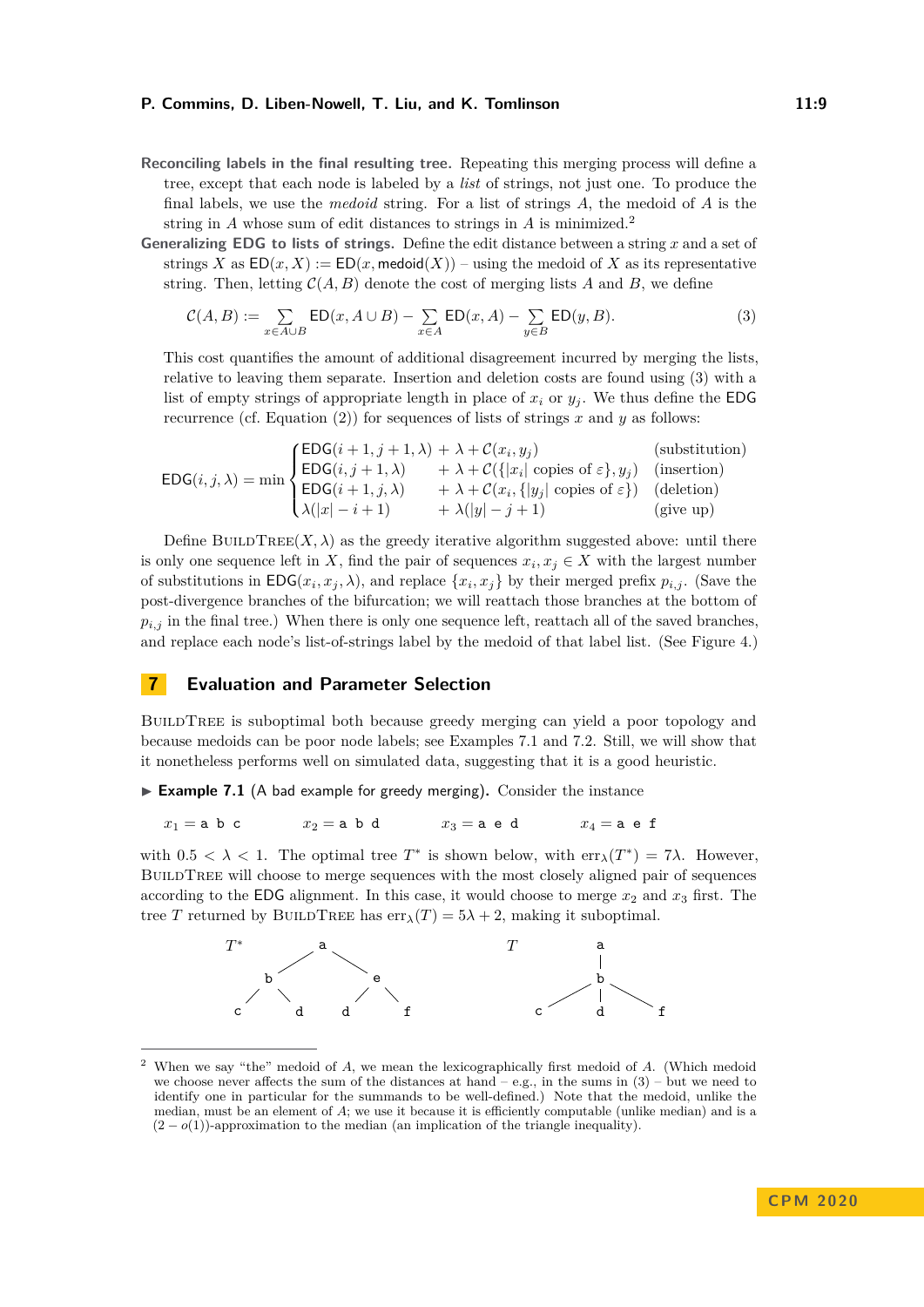### **11:10 Summarizing Diverging String Sequences**

<span id="page-9-1"></span>**Example 7.2** (A bad example for medoids). Consider the set  $S = \{XABC, ABXC, ABXC\}$ , where each string sequence contains just one string. For large  $\lambda$ , the optimal tree is just a single node. Here the optimal label is the median ABC, which has total edit distance 4 to the set *S*; the medoid label ABCX has total edit distance 6 to *S*.

### **7.1 Generating Synthetic Data**

We will generate synthetic data based on several parameters: the number *m* of string sequences, the string length *k*, a string substitution probability  $\sigma_s$ , a string deletion probability  $\delta_s$ , a character substitution probability  $\sigma_c$ , and a character deletion probability  $\delta_c$ .

We generate trees using branching processes (i.e., *Galton–Watson trees* [\[43\]](#page-13-19)): each node chooses to have exactly *i* children with probability  $p_i$ ; we fix  $p_0 = 0.03$ ,  $p_1 = 0.94$ , and  $p_2 = 0.03$  to approximate real email petition data [\[17,](#page-12-1)[29\]](#page-13-0). We generate a Galton–Watson tree *T* until it has *m* leaves, restarting if the branching process terminates early. We label each node  $u \in T$  with a random alphabetic string  $\ell(u)$  of length  $k$ . Let  $x_i$  denote labelseq $_T(u_i)$ for the *i*th leaf  $u_i$ . Call T the *true tree,*  $\ell$  the *true labels,* and  $x_i$  the *true sequences.* 

Now, we simulate noisy propagation. To mirror petition data derived from low-quality scans of printed emails, we introduce string- and character-level errors in separate phases:

- **(1)** *string-level errors (which are inherited).* Each node *u* inherits from its parent *p* the noisy history  $h_p$  of its ancestral labels. (The root "inherits" an empty sequence.) The node *u* (further) corrupts  $h_p$ : for each string in  $h_p$ , substitute it with a random alphabetic string of length *k* with probability  $\sigma_s$ , and delete it with probability  $\delta_s$ . Finally, node *u* appends its true label  $\ell(u)$  to  $h_p$ ; call the resulting sequence  $h_u$ . Now each leaf *u* stores  $h_u$ , a noisy version of labelseq<sub>*T*</sub>(*u*). Let  $X' = \{x'_1, \ldots, x'_m\}$  be the set of histories at the leaves.
- (2) *character-level errors (which appear independently).* For each  $x_i' \in X'$ , substitute each character in each string in  $x_i'$  with a random character with probability  $\sigma_c$ , and delete the character with probability  $\delta_c$ . Let  $X'' = \{x''_1, \ldots, x''_m\}$  be the resulting sequences.

Our experiments use string length  $k = 25$ , string error rates  $\sigma_s = \delta_s = 0.001$ , character error rates  $\sigma_c = \delta_c = 0.1$ , and  $m \in \{15, 100\}$ . Because string-level errors compound, 0.001 is a nontrivial error rate (roughly comparable to the 10% character-level error rate).

# <span id="page-9-0"></span>**7.2 Comparing Reconstruction to Synthetic Ground Truth**

We generate a true tree *T*, with true sequences  $X = \{x_1, \ldots, x_m\}$  and corrupted sequences  $X'' = \{x''_1, \ldots, x''_m\}$ . We then use our heuristic algorithm to build a reconstructed tree  $T' =$ BUILDTREE( $X''$ ,  $\alpha$ ), for some choice of a node-cost parameter  $\alpha$  to use in the reconstruction algorithm. (See Section [7.3](#page-11-0) regarding how to choose  $\alpha$ .) Note the distinction between the reconstruction parameter  $\alpha$  and the evaluation parameter  $\lambda$ : BUILDTREE seeks to optimize  $\text{err}_{\alpha}(T')$  for some value of  $\alpha$ , but we can assess the quality of  $T'$  using  $\text{err}_{\lambda}(T')$  whether or not  $\alpha = \lambda$ , to evaluate sensitivity to  $\alpha$ .

We will compare the quality of BUILDTREE to the threshold-based reconstruction algorithm from [\[29\]](#page-13-0), which we briefly describe here. (1) Construct a weighted directed graph *G* with nodes labeled by all strings in all  $x \in X$ , and with an  $a \to b$  edge if string a immediately precedes string *b* in any sequence  $x \in X$ . The weight of this edge is the *number* of sequences  $x \in X$  containing *a* and *b* successively. (2) To handle minor signature errors, treat two signatures as equivalent if they follow equivalent signatories and have an edit distance below a fixed threshold  $\beta$ . (3) Compute the tree as a max-weight spanning arborescence of *G*, with extraneous nodes pruned away. (Note that  $\beta$  is on the same scale as  $\alpha$ ; it defines a cutoff of  $ED(a, a')$  indicating when *a* and *a'* should be assigned to two nodes versus one.)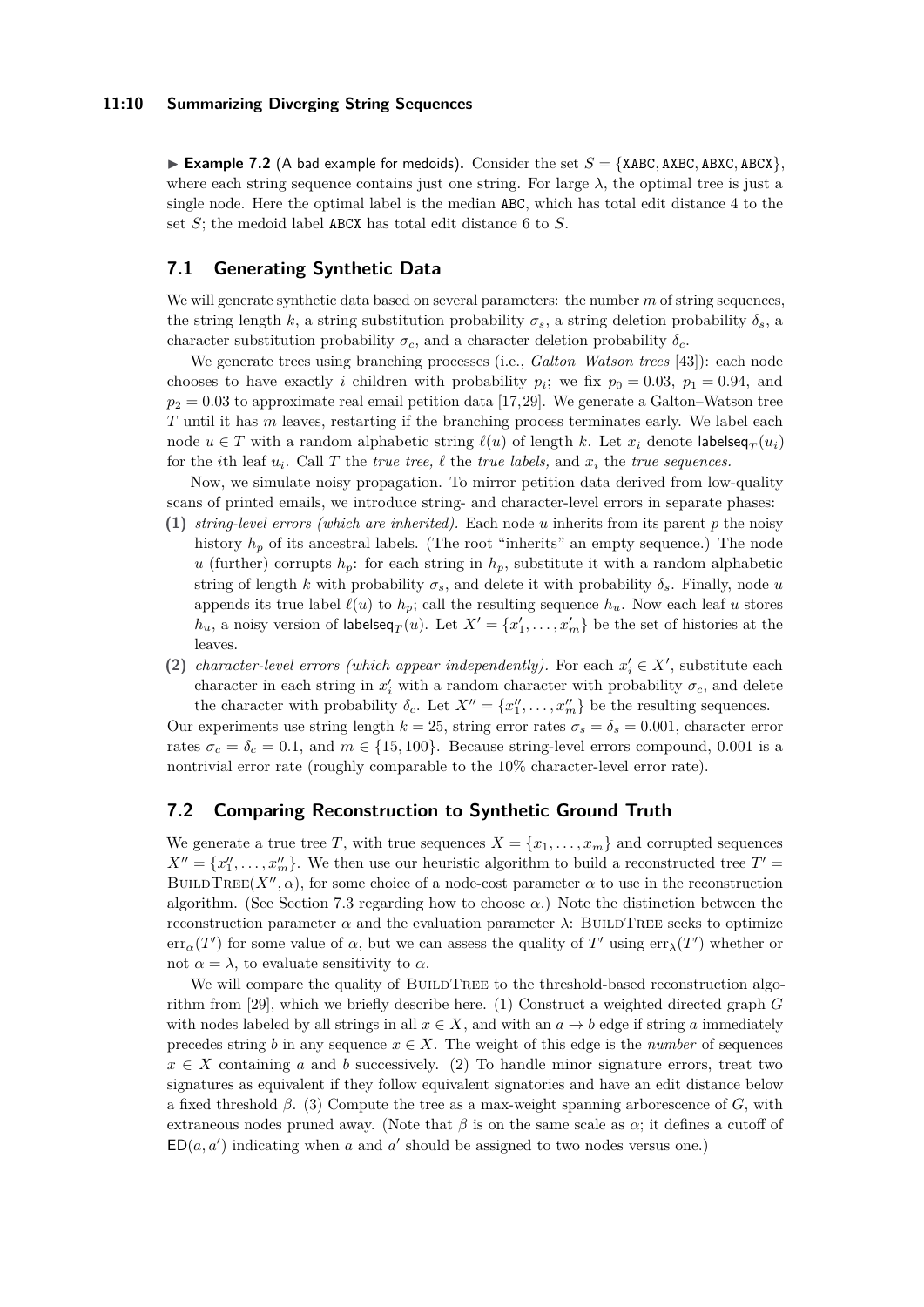<span id="page-10-0"></span>

(a) Error under  $err_{\lambda}(T)$  with  $|X| = 100$ , for several  $\lambda$  values, averaged across 8 trials.



**(b)** Error under  $err_{10}(T)$  with  $|X| = 15$ , averaged across 500 trials. Smaller *X* makes the error smaller than in (a), but the trend is similar.

**(c)** Error under ordered tree edit distance (TED) on a  $|X| = 15$  dataset. The dash-dotted line shows TED between  $\tilde{T}$  and the real tree.

**Figure 5** Comparing BUILDTREE(*X, α*) to the algorithm from [\[29\]](#page-13-0) with edit-distance threshold  $\beta$ . Shaded regions in (a) and (b) show standard deviations across the stated number of trials. Observe the flat-bottomed basin shape of the error curve for BUILDTREE( $X, \alpha$ ) as  $\alpha$  varies: high error rates when  $\alpha$  < 5 and when  $\alpha$  > 20, and roughly constant low error for all  $\alpha$  in between.

**Measures of performance.** We assess the quality of our reconstructed trees  $T'$  in two ways. First, we use the  $err_{\lambda}(T')$  measure from [\(1\)](#page-4-0), the sum of  $\lambda \cdot |T'|$  and all label distances. Second, we use *tree edit distance* (TED) to compare the structure of  $T'$  to the true tree  $T$ . Edit distance between unordered trees is NP-hard [\[46\]](#page-14-2), so we estimate the distance by ordering our trees and computing *ordered* TED using Zhang–Shasha [\[45\]](#page-14-3), as implemented by Henderson [\[19\]](#page-12-19). (Specifically, we recursively order sibling nodes in  $T'$  to minimize the number of leaf order inversions with respect to *T*. As the number of siblings is typically small, this order is not expensive to compute.) To better interpret our results, we also compute TED to a tree with the correct structure but with label corruptions, denoted  $\tilde{T}$ ; this represents the best reconstruction we could hope for (without computing medians). We construct  $\hat{T}$ by labeling the ancestors of each leaf  $u_i$  using the noisy history  $h_{u_i}$  (picking the medoid for nodes assigned multiple labels), deleting nodes with empty labels.

**Evaluation results.** We generated a tree *T* with  $m = 100$  sequences, and corrupted sequences  $X''$  (with 8 independent trials generating different *X*<sup>*n*</sup> from *T*). Figure [5a](#page-10-0) compares err<sub>*λ*</sub>(·) of our reconstruction with the method from [\[29\]](#page-13-0), showing that  $BULLTREE$  performs significantly better over a range of  $\lambda$  values. These trees were too big to compute tree edit distance, which is computationally prohibitive.

In addition, we generated a tree with *m* = 15 sequences and introduced error in 500 trials. Figure [5](#page-10-0) shows both  $err_{10}(T)$  (Figure [5b\)](#page-10-0) and TED (Figure [5c\)](#page-10-0) between the reconstructed tree  $\widehat{T}$  and the true tree *T*. For many values of  $\alpha$ , BUILDTREE(*X<sup>n</sup>*,  $\alpha$ ) produces significantly better solutions than the method from [\[29\]](#page-13-0), as shown by the  $err_{10}(T)$  measure. It is also competitive at  $\alpha = 20$  according to (ordered) tree edit distance, a metric BUILDTREE was not designed to optimize.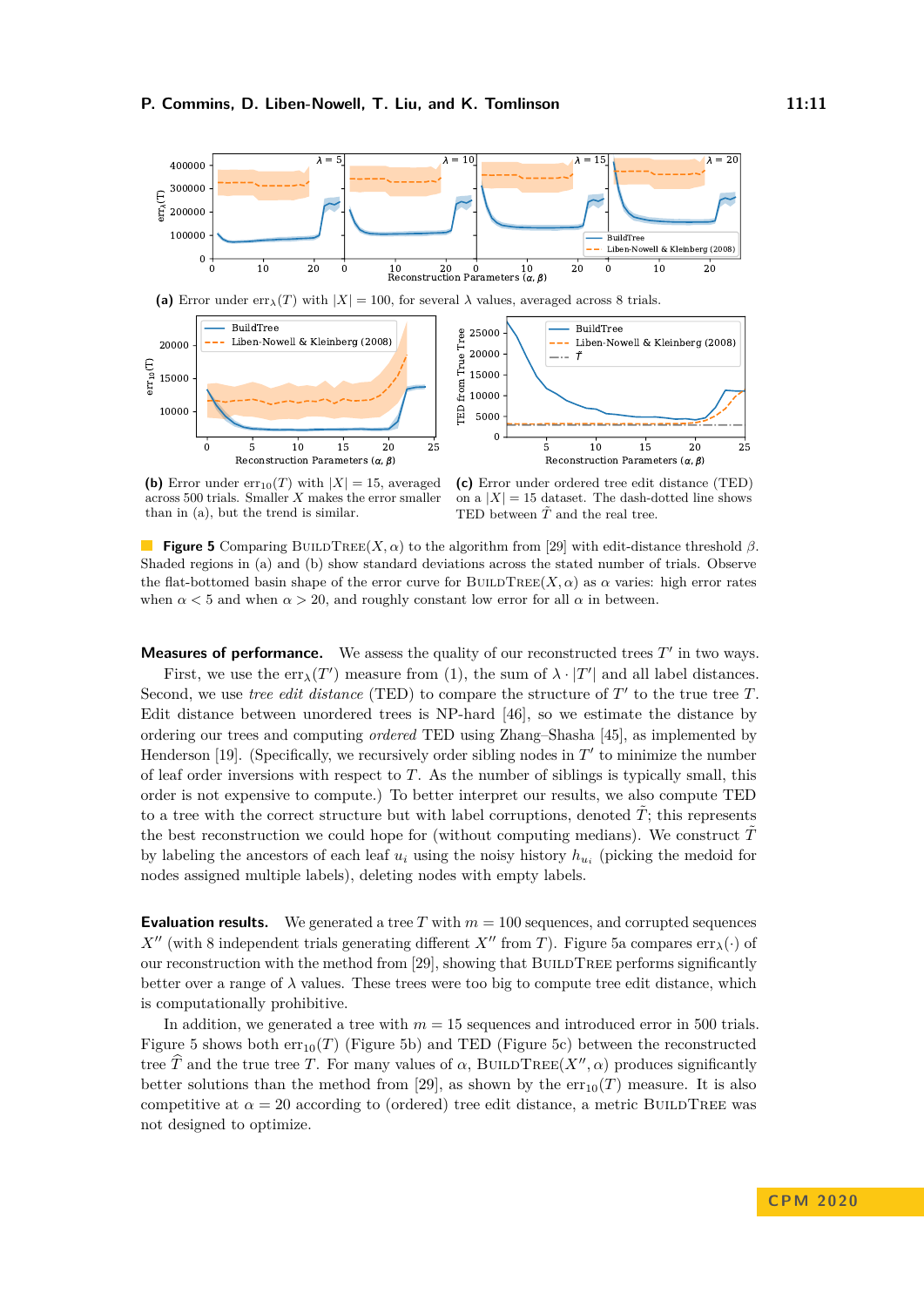## <span id="page-11-0"></span>**7.3 How Should the Node Cost be Selected?**

To reconstruct a tree from real sequence data, we must select a value for the reconstruction parameter  $\alpha$ . If  $\alpha$  is too low, nodes are too cheap and trees diverge too early; if  $\alpha$  is too high, nodes are too costly and trees branch too rarely. But what value should we choose?

Intuitively, we wish to map two (corrupted) strings to the same node if they are (corruptions of) the same true string. Imagine two strings *u* and  $v \neq u$ , and let *u'*, *u''*, and *v'* be the result of independently introducing errors to *u*, *u*, and *v*, respectively. We desire a value of *α* so that  $u'$  and  $u''$  would probably be mapped to the same node, but  $u'$  and  $v'$  probably diverge. That is, the cost of creating a new node should be greater than the cost of aligning two corrupted versions of the same string, but the cost of diverging should be less than the cost of deleting/inserting all remaining strings. Thus we want  $E[ED(u', u'')] < \alpha < E[ED(u', v')]$ .

 $E[ED(u', u'')]$  depends on the error rate of the corruption process and must be estimated from data. But estimates of  $E[ED(u', v')]$  appear in the literature if the true strings *u* and *v* are uniformly random and have equal length. If the cost of substitution is twice that of insertion/deletion, then we can calculate  $E[ED(u', v')]$  using Chvátal–Sankoff numbers [\[9\]](#page-12-20) (the expected longest common subsequence length for two equal-length random strings); for unit edit costs, it is conjectured that  $E[\text{ED}(u', v')] \approx |u'| (1 - \frac{1}{|\Sigma|})$  for random equal-length strings over  $\Sigma$  [\[32\]](#page-13-20). If strings are not uniformly random or have different lengths, then we can estimate  $E[ED(u', v')]$  from data and subsequently select an  $\alpha$  between the upper and lower bounds. (In fact, there is some evidence that many values of  $\alpha$  in this range perform well; see the flat-bottomed basin shape of Figure [5b.](#page-10-0))

# **8 Discussion and Future Work**

We described an efficient, practical heuristic to reconstruct a propagation tree from a noisy set of diverging string sequences – and in Section [7](#page-8-3) we showed that  $BULLREE$  performs well on synthetic data. But, after all, the motivation for introducing this particular theoretical problem was for its application to real data, particularly chain-letter petitions. Rigorously testing BuildTree on real data, then, is perhaps the most natural direction for future work. (Testing on more realistic synthetic data is also an interesting future direction. Our data-generation process in Section 7.1 is unrealistic in a number of ways, perhaps most strikingly in its assumption that a name is a length-*k* alphabetic string chosen uniformly at random. More realistic randomized name-generation processes would make the synthetic task more similar to the real one.)

That said, there are several potentially interesting theoretical avenues for further exploration of DSSSP, too. The problem is (at least theoretically) tractable for any fixed number *m* of string sequences – but the dependence on *m* in our brute-force algorithm is brutal. Is there a more efficient algorithm for small *m*? Or are there efficient algorithms with provable approximation guarantees for general *m*? We can approximate the best labels for a fixed tree topology using medoids or, even better, using a PTAS for the string median problem [\[28\]](#page-13-21). Identifying the best tree topology seems more challenging, but perhaps this topological source of error in BuildTree (or some other heuristic) can be bounded.

There is another set of interesting open questions related to efficient algorithms for DSSSP when  $\lambda$  is small. (At the other extreme, the problem remains intractable when  $\lambda$  is very large: even if the optimal tree's topology is the trivial non-branching one, as in Figure [2b,](#page-5-0) choosing the labels requires repeatedly solving instances of the NP-hard string median problem.) DSSSP is trivial when  $\lambda = 0$ ; the diverge-at-the-root tree (as in Figure [2e\)](#page-5-0) is optimal, with total cost 0. Even for strictly positive but small values of  $\lambda$ , there is an easy solution: if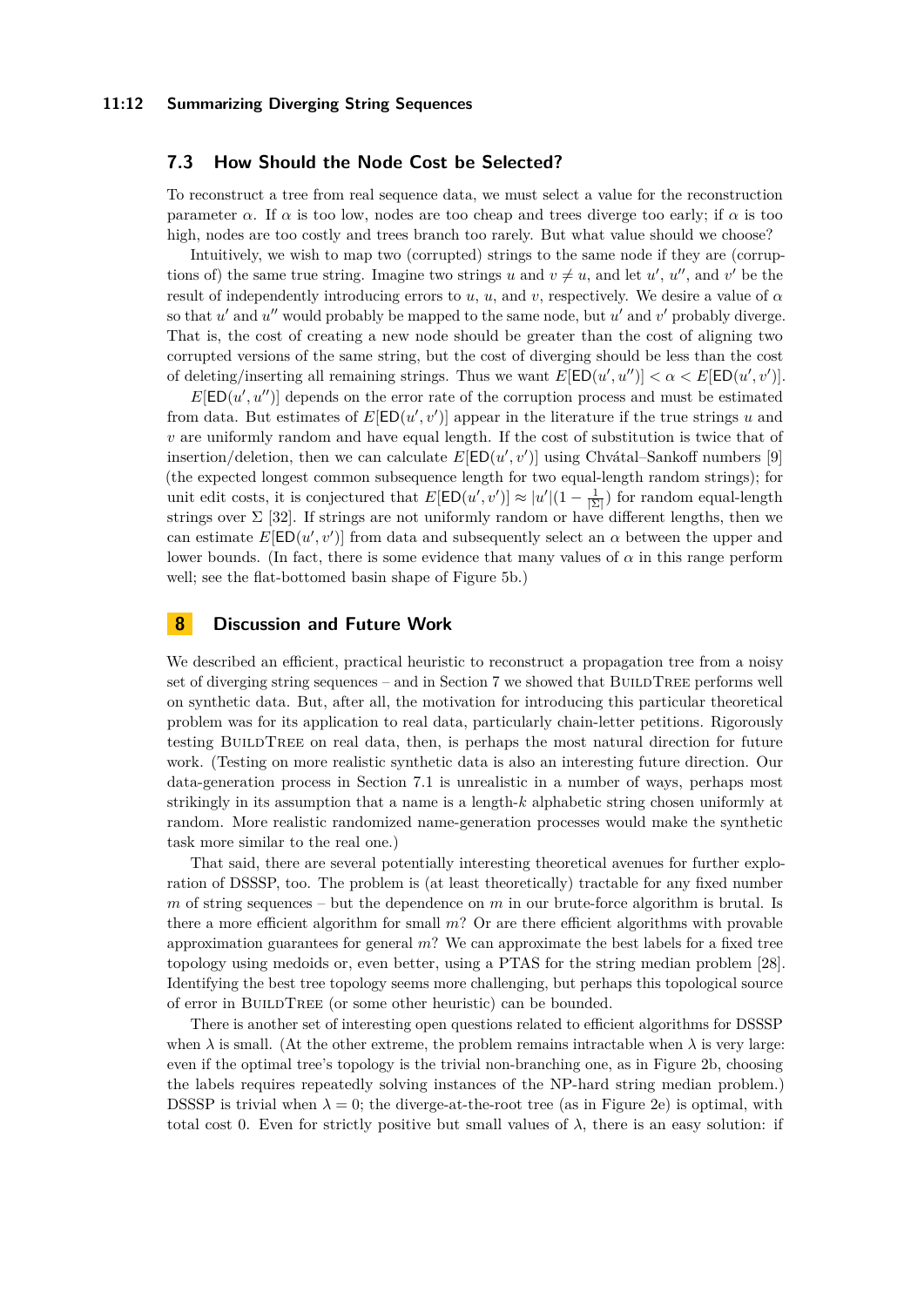$\lambda \leq \frac{1}{nm}$ , it optimal to diverge upon encountering even a one-character difference between strings (i.e., the optimal summary tree is precisely the trie representation of the set *X*). Do related approaches make the problem tractable for bigger values of  $\lambda - e.g.,$  if  $\lambda$  is small enough that we can only afford a bounded budget of edits in node labels? For how large a value of  $\lambda$  are there exact polynomial-time algorithms?

#### **References**

- <span id="page-12-10"></span>**1** Lada Adamic, Thomas Lento, Eytan Adar, and Pauline Ng. Information evolution in social networks. In *International Conference on Web Search and Data Mining (WSDM'16)*, 2016.
- <span id="page-12-13"></span>**2** Sebastian Baltes, Christoph Treude, and Stephan Diehl. Sotorrent: Studying the origin, evolution, and usage of Stack Overflow code snippets. In *International Conference on Mining Software Repositories (MSR'19)*, pages 191–194, 2019.
- <span id="page-12-4"></span>**3** Charles Bennett, Ming Li, and Bin Ma. Chain letters and evolutionary histories. *Scientific American*, 288(6):76–81, 2003.
- <span id="page-12-3"></span>**4** Eric Brill and Robert Moore. An improved error model for noisy channel spelling correction. In *Proc. Association for Computational Linguistics (ACL'00)*, pages 286–293, 2000.
- <span id="page-12-6"></span>**5** Theresa Bullard, John Freudenthal, Serine Avagyan, and Bart Kahr. Test of Cairns-Smith's 'crystals-as-genes' hypothesis. *Faraday Discussions*, 136:231–245, 2007.
- <span id="page-12-7"></span>**6** Alexander Graham Cairns-Smith. *Seven clues to the origin of life: a scientific detective story*. Cambridge University Press, 1990.
- <span id="page-12-14"></span>**7** Humberto Carrillo and David Lipman. The multiple sequence alignment problem in biology. *SIAM Journal on Applied Mathematics*, pages 1073–1082, 1988.
- <span id="page-12-2"></span>**8** Flavio Chierichetti, David Liben-Nowell, and Jon Kleinberg. Reconstructing patterns of information diffusion from incomplete observations. In *Advances in Neural Information Processing Systems (NeurIPS'11)*, pages 792–800, 2011.
- <span id="page-12-20"></span>**9** Vacláv Chvátal and David Sankoff. Longest common subsequences of two random sequences. *Journal of Applied Probability*, 12(2):306–315, 1975.
- <span id="page-12-8"></span>**10** Rene De La Briandais. File searching using variable length keys. In *Western Joint Computer Conference*, pages 295–298, 1959.
- <span id="page-12-18"></span>**11** Colin de la Higuera and Francisco Casacuberta. Topology of strings: Median string is NP-complete. *Theoretical Computer Science*, 230(1-2):39–48, 2000.
- <span id="page-12-15"></span>**12** Russell Doolittle. Reconstructing history with amino acid sequences. *Protein Science*, 1(2):191– 200, 1992.
- <span id="page-12-0"></span>**13** Da-Fei Feng and Russell Doolittle. Progressive sequence alignment as a prerequisite to correct phylogenetic trees. *Journal of Molecular Evolution*, 25(4):351–360, 1987.
- <span id="page-12-17"></span>**14** Campbell Bryce Fraser. *Subsequences and supersequences of strings*. PhD thesis, University of Glasgow, 1995.
- <span id="page-12-9"></span>**15** Edward Fredkin. Trie memory. *Communications of the ACM*, 3(9):490–499, September 1960.
- <span id="page-12-11"></span>**16** Adrien Friggeri, Lada Adamic, Dean Eckles, and Justin Cheng. Rumor cascades. In *Eighth International AAAI Conference on Weblogs and Social Media (ICWSM'14)*, 2014.
- <span id="page-12-1"></span>**17** Benjamin Golub and Matthew Jackson. Using selection bias to explain the observed structure of Internet diffusions. *Proceedings of the National Academy of Sciences*, 107(23):10833–10836, 2010.
- <span id="page-12-16"></span>**18** Trevor Hastie, Robert Tibshirani, and Jerome Friedman. *The Elements of Statistical Learning: Data Mining, Inference, and Prediction*. Springer, 2009.
- <span id="page-12-19"></span>**19** Tim Henderson. Zhang-Shasha: Tree edit distance in Python. [https://github.com/timtadh/](https://github.com/timtadh/zhang-shasha) [zhang-shasha](https://github.com/timtadh/zhang-shasha), 2019.
- <span id="page-12-12"></span>**20** Manoel Horta Ribeiro, Kristina Gligoric, and Robert West. Message distortion in information cascades. In *The World Wide Web Conference (WWW'19)*, pages 681–692, 2019.
- <span id="page-12-5"></span>**21** Folgert Karsdorp and Antal Van den Bosch. The structure and evolution of story networks. *Royal Society Open Science*, 3(6):160071, 2016.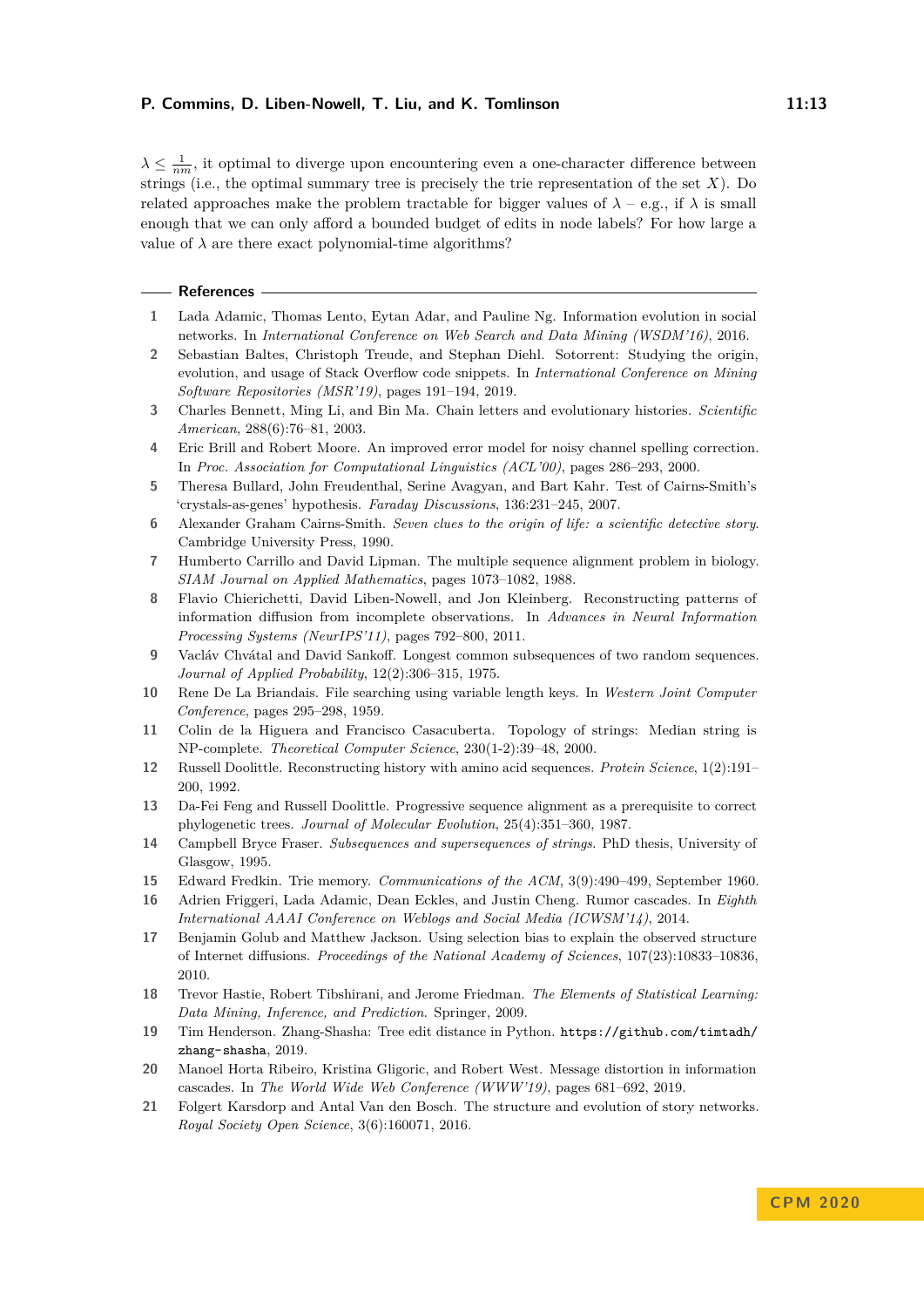### **11:14 Summarizing Diverging String Sequences**

- <span id="page-13-9"></span>**22** John Kececioglu. The maximum weight trace problem in multiple sequence alignment. In *Symposium on Combinatorial Pattern Matching (CPM'93)*, pages 106–119, 1993.
- <span id="page-13-16"></span>**23** Joseph Kruskal. An overview of sequence comparison: Time warps, string edits, and macromolecules. *SIAM Review*, 25(2):201–237, 1983.
- <span id="page-13-4"></span>**24** Ravi Kumar, Mohammad Mahdian, and Mary McGlohon. Dynamics of conversations. In *Intl. Conference on Knowledge Discovery and Data Mining (KDD'10)*, pages 553–562, 2010.
- <span id="page-13-5"></span>**25** Jure Leskovec, Lars Backstrom, and Jon Kleinberg. Meme-tracking and the dynamics of the news cycle. In *Intl. Conference on Knowledge Discovery and Data Mining (KDD'09)*, pages 497–506, 2009.
- <span id="page-13-14"></span>**26** Vladimir Levenshtein. Binary codes capable of correcting deletions, insertions and reversals. *Soviet Physics Doklady*, 10(8):707–710, 1966.
- <span id="page-13-10"></span>**27** Heng Li and Nils Homer. A survey of sequence alignment algorithms for next-generation sequencing. *Briefings in Bioinformatics*, 11(5):473–483, 2010.
- <span id="page-13-21"></span>**28** Ming Li, Bin Ma, and Lusheng Wang. Finding similar regions in many sequences. *Journal of Computer and System Sciences*, 65(1):73–96, 2002.
- <span id="page-13-0"></span>**29** David Liben-Nowell and Jon Kleinberg. Tracing information flow on a global scale using Internet chain-letter data. *Proceedings of the National Academy of Sciences*, 105(12):4633–4638, 2008.
- <span id="page-13-3"></span>**30** Daniel Lopresti. Block edit models for approximate string matching. *Theoretical Computer Science*, 181(1):159–179, 1997.
- <span id="page-13-8"></span>**31** Luke Matthews, Jamie Tehrani, Fiona Jordan, Mark Collard, and Charles Nunn. Testing for divergent transmission histories among cultural characters: A study using Bayesian phylogenetic methods and Iranian tribal textile data. *PLoS ONE*, 6(4), 2011.
- <span id="page-13-20"></span>**32** Gonzalo Navarro. A guided tour to approximate string matching. *ACM Computing Surveys*, 33(1):31–88, 2001.
- <span id="page-13-17"></span>**33** François Nicolas and Eric Rivals. Hardness results for the center and median string problems under the weighted and unweighted edit distances. *Journal of Discrete Algorithms*, 3(2-4):390– 415, 2005. Previously in CPM'03.
- <span id="page-13-1"></span>**34** Kemal Oflazer. Error-tolerant finite-state recognition with applications to morphological analysis and spelling correction. *Computational Linguistics*, 22(1):73–89, 1996.
- <span id="page-13-15"></span>**35** Kari-Jouko Räihä and Esko Ukkonen. The shortest common supersequence problem over binary alphabet is NP-complete. *Theoretical Computer Science*, 16(2):187–198, 1981.
- <span id="page-13-11"></span>**36** Benjamin Raphael, Degui Zhi, Haixu Tang, and Pavel Pevzner. A novel method for multiple alignment of sequences with repeated and shuffled elements. *Genome Research*, 14(11):2336– 2346, 2004.
- <span id="page-13-12"></span>**37** David Sankoff. Minimal mutation trees of sequences. *SIAM Journal on Applied Mathematics*, 28(1):35–42, 1975.
- <span id="page-13-18"></span>**38** David Sankoff, Robert Cedergren, and Guy Lapalme. Frequency of insertion-deletion, transversion, and transition in the evolution of 5S ribosomal RNA. *Journal of Molecular Evolution*, 7(2):133–149, 1976.
- <span id="page-13-6"></span>**39** Matthew Simmons, Lada Adamic, and Eytan Adar. Memes online: Extracted, subtracted, injected, and recollected. In *International Conference on Web and Social Media (ICWSM'11)*, 2011.
- <span id="page-13-7"></span>**40** Jamshid Tehrani. The phylogeny of Little Red Riding Hood. *PLOS One*, 8(11):e78871, 2013.
- <span id="page-13-2"></span>**41** Robert Wagner. Order-n correction for regular languages. *Communications of the ACM*, 17(5):265–268, May 1974.
- <span id="page-13-13"></span>**42** Michael Waterman, Temple Smith, and William Beyer. Some biological sequence metrics. *Advances in Mathematics*, 20(3):367–387, 1976.
- <span id="page-13-19"></span>**43** Henry William Watson and Francis Galton. On the probability of the extinction of families. *The Journal of the Anthropological Institute of Great Britain and Ireland*, 4:138–144, 1875.